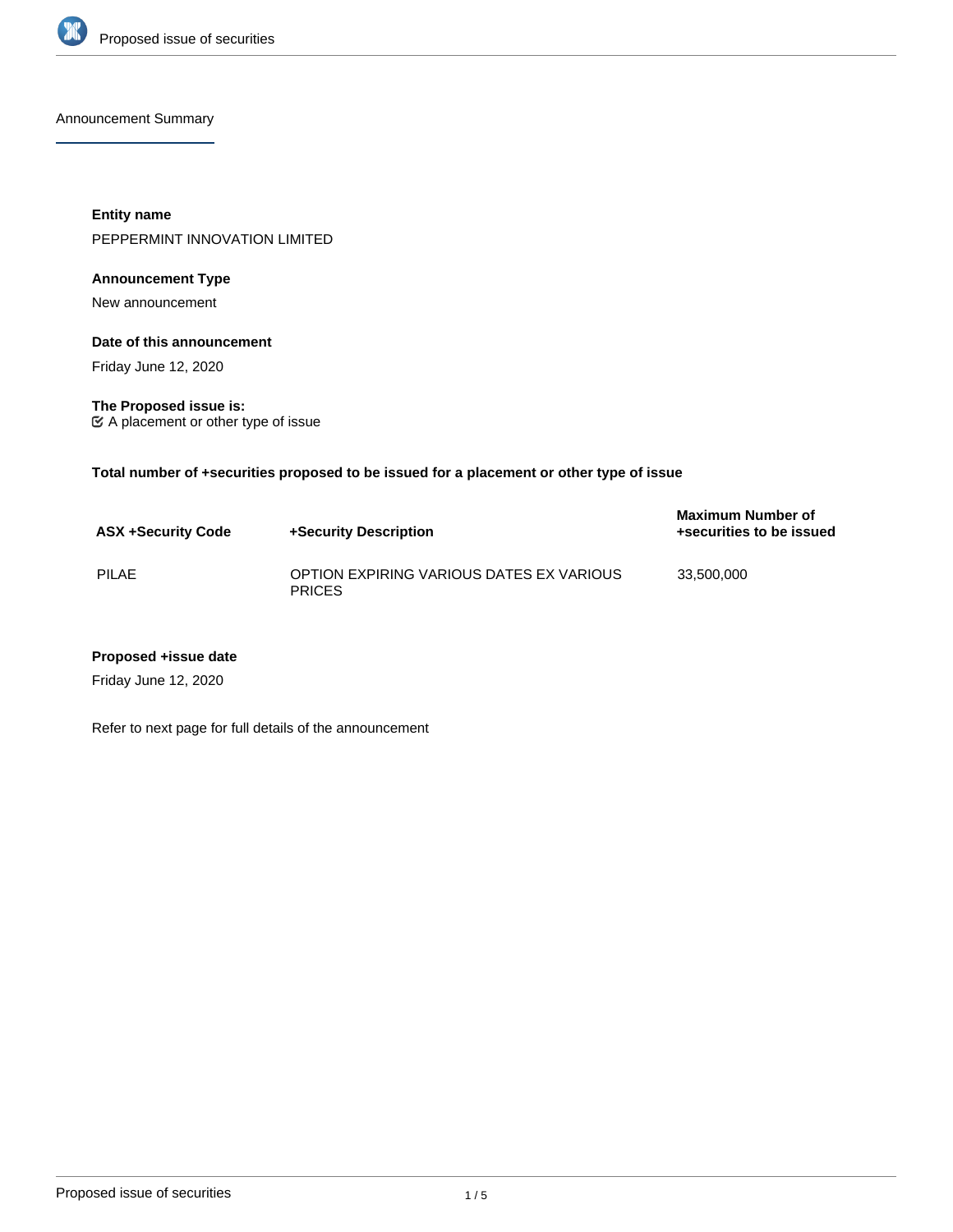

Part 1 - Entity and announcement details

## **1.1 Name of +Entity**

PEPPERMINT INNOVATION LIMITED

We (the entity named above) give ASX the following information about a proposed issue of +securities and, if ASX agrees to +quote any of the +securities (including any rights) on a +deferred settlement basis, we agree to the matters set out in Appendix 3B of the ASX Listing Rules.

**1.2 Registered Number Type**

**ACN** 

**Registration Number**

125931964

**1.3 ASX issuer code**

PIL

# **1.4 The announcement is**

New announcement

## **1.5 Date of this announcement**

Friday June 12, 2020

### **1.6 The Proposed issue is:**

A placement or other type of issue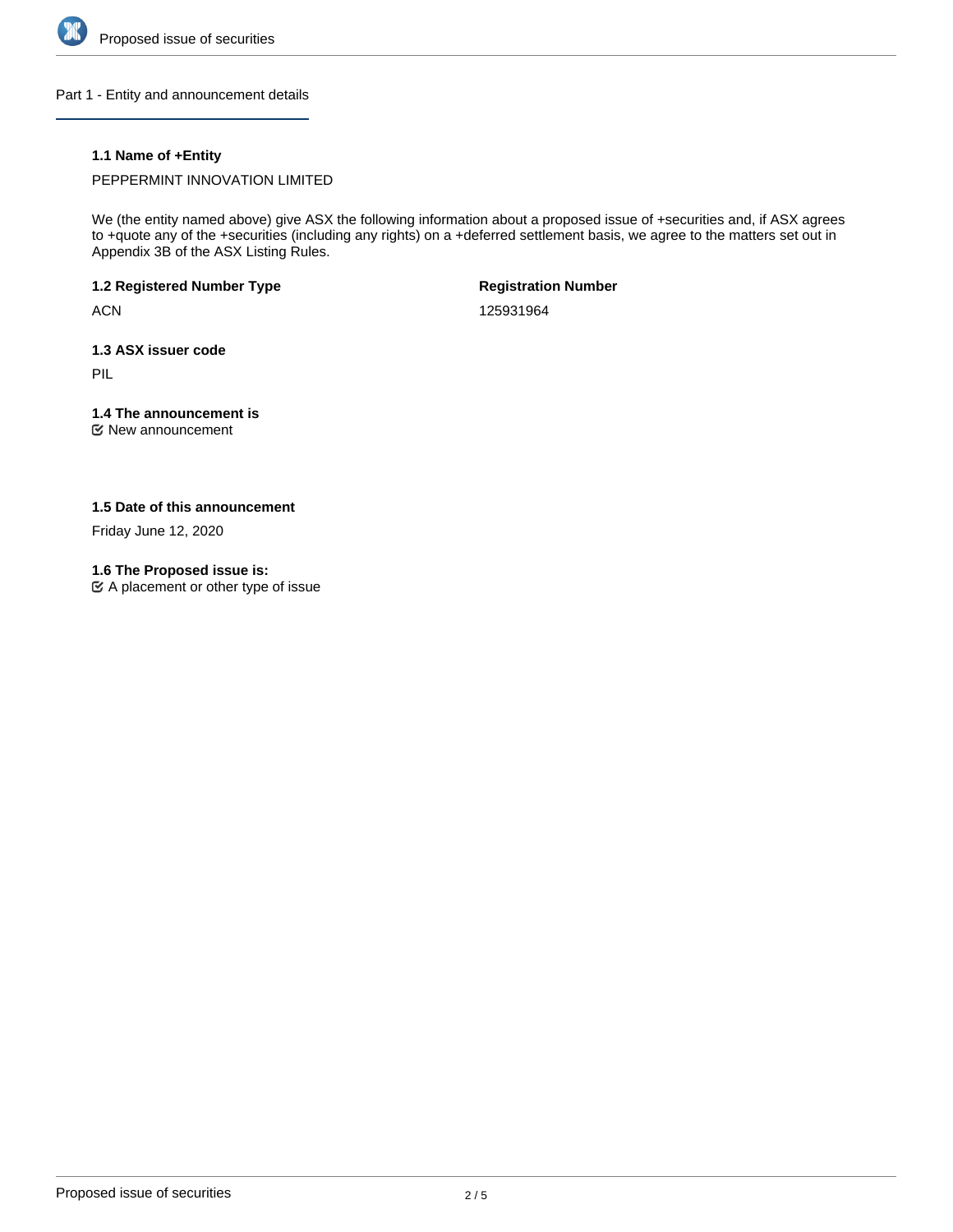

Part 7 - Details of proposed placement or other issue

Part 7A - Conditions

**7A.1 - Are any of the following approvals required for the placement or other type of issue?**

- **+Security holder approval**
- **Court approval**
- **Lodgement of court order with +ASIC**
- **ACCC approval**
- **FIRB approval**
- **Another approval/condition external to the entity**

No

Part 7B - Issue details

**Is the proposed security a 'New class' (+securities in a class that is not yet quoted or recorded by ASX) or an 'Existing class' (additional securities in a class that is already quoted or recorded by ASX)?** Existing class

**Will the proposed issue of this +security include an offer of attaching +securities?** No

Details of +securities proposed to be issued

### **ASX +Security Code and Description**

PILAE : OPTION EXPIRING VARIOUS DATES EX VARIOUS PRICES

**Maximum Number of +securities proposed to be issued**

33,500,000

### **Purpose of the issue**

Option issue to participants in recent share placement at 1 cent per share.

**Offer price details for retail security holders**

**In what currency is the cash consideration being paid?**

**What is the issue price per +security?**

**Will these +securities rank equally in all respects from their issue date with the existing issued +securities in that class?** No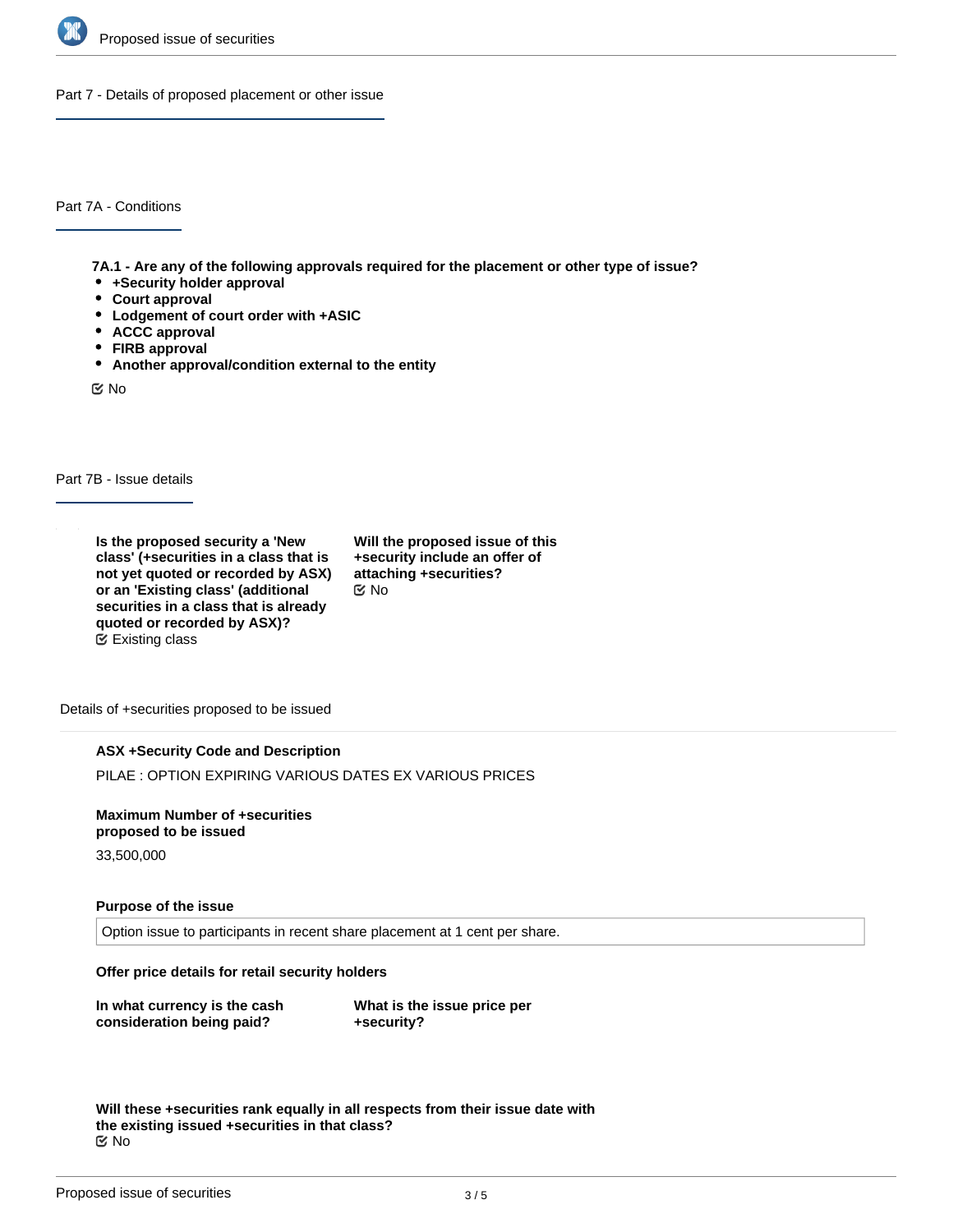

#### **Oversubscription & Scale back details**

#### **May a scale back be applied to this event?** No

#### **If some of the issued +securities do not rank equally**

**Is the actual date from which the +securities will rank equally (non-ranking end date) known? EX No** 

#### **Provide the estimated non-ranking end period**

The Options have an exercise price of 1 cent and expire on 31 March 2021. Once exercised the shares issued will rank equally with existing Ordinary Shares.

#### **Please state the extent to which the +securities do not rank equally:**

- **In relation to the next dividend, distribution or interest payment; or**
- **For any other reason**

The Options have an exercise price of 1 cent and expire on 31 March 2021. Once exercised the shares issued will rank equally with existing Ordinary Shares.

Part 7C - Timetable

#### **7C.1 Proposed +issue date**

Friday June 12, 2020

Part 7D - Listing Rule requirements

**7D.1 Has the entity obtained, or is it obtaining, +security holder approval for the issue under listing rule 7.1?** No

**7D.1b Are any of the +securities proposed to be issued without +security holder approval using the entity's 15% placement capacity under listing rule 7.1?** Yes

**7D.1b ( i ) How many +securities are proposed to be issued without security holder approval using the entity's 15% placement capacity under listing rule 7.1?**

33,500,000

**7D.1c Are any of the +securities proposed to be issued without +security holder approval using the entity's additional 10% placement capacity under listing rule 7.1A (if applicable)?** No

**7D.2 Is a party referred to in listing rule 10.11.1 participating in the proposed issue?** No

**7D.3 Will any of the +securities to be issued be +restricted securities for the purposes of the listing rules?** No